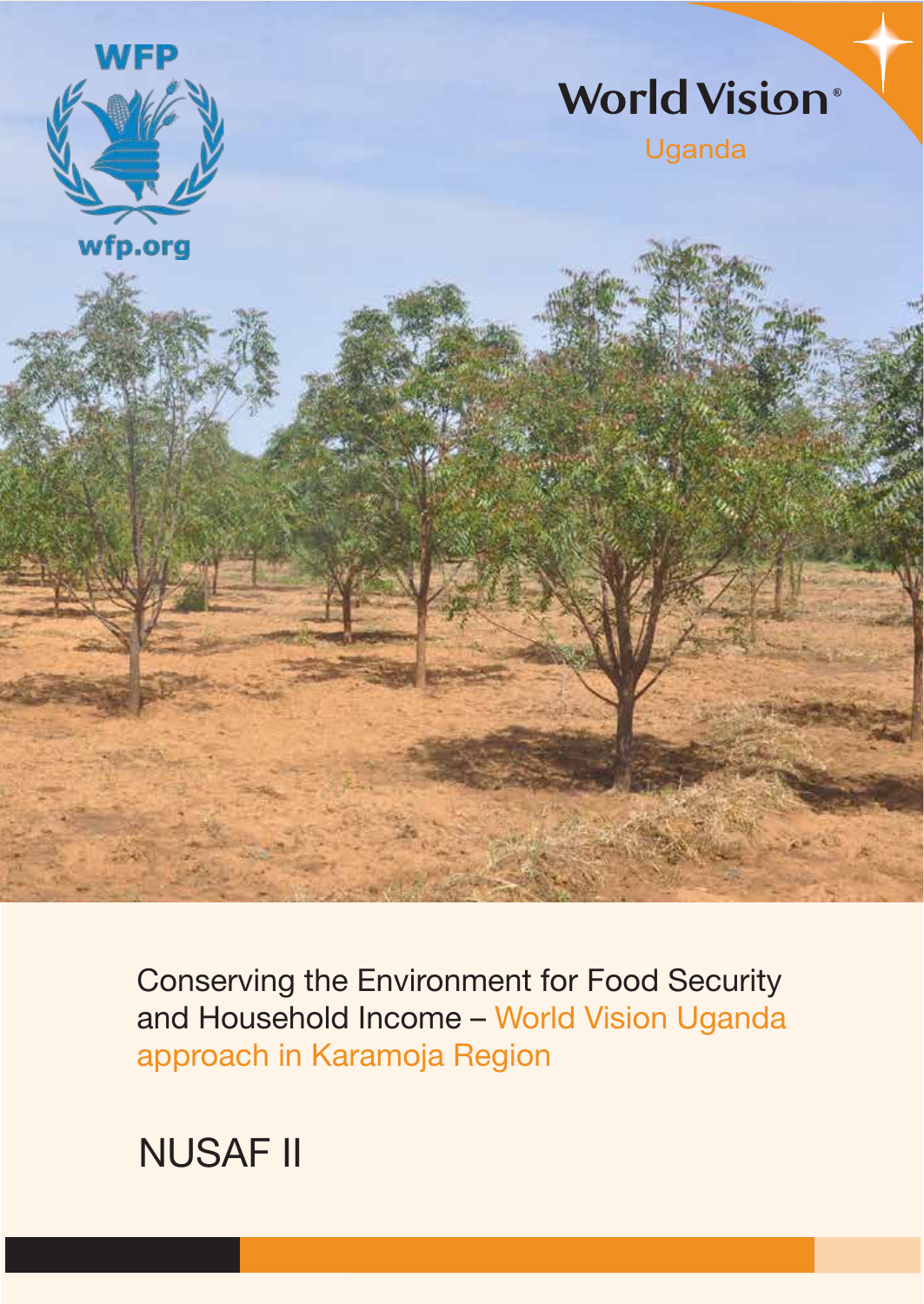## Foreword

World Vision Uganda (WVU) has the largest reach and most extensive community relations in Uganda, operating in 65 districts and reaching approximately six million children to deliver an integrated development and emergency programme which includes Health & Nutrition, Food Security & Community Resilience, Education and Child Protection. WVU leverages on the above strength to provide a truly comprehensive set of services to vulnerable families

World Vision Uganda with support from United Nations World Food Programme has been contributing to building resilient communities in Karamoja region (through food for work), so that they are better able to cope with recurrent shocks and stresses, notably drought and floods.

In writing this publication, World Visions' main objectives were to: help stakeholders understand our interventions under the Northern Uganda Social Action Fund II (NUSAF II) Programme being implemented in Karamoja region; and share the stories of transformation we have witnessed in our work as well as the best practices and the challenges.

Enjoy your reading

Gilbert Kamanga National Director World Vision Uganda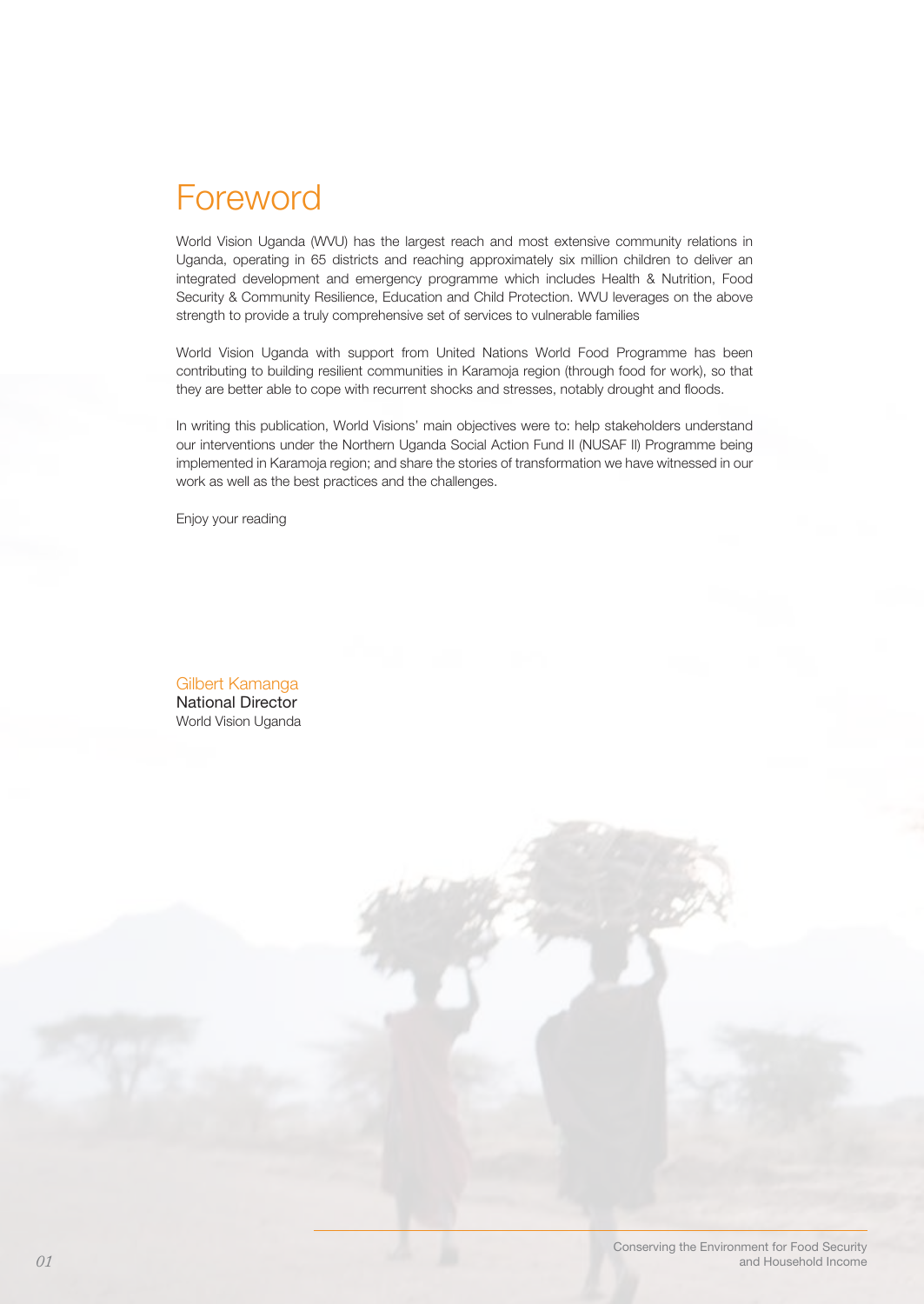## Acknowledgement

Our sincere appreciation goes to our donor, United Nations World Food Programme for the continued support to the people of Karamoja without them; this project would not be a success. We also extend the same appreciation to our support offices that have always provided the matching fund for this programme.

We are thankful to the government of Uganda from the office of the Prime Minister to the lower level local government in the communities where we implement this programme for mobilizing resources for the people of Karamoja as well as providing the favorable environment for implementation of this programme.

Lastly we thank all the World Vision Uganda colleagues in their various capacities for the continued support to this programme from implementation to the production of this publication.

Not forgetting is the almighty God for keeping us alive and providing the opportunity to serve his people.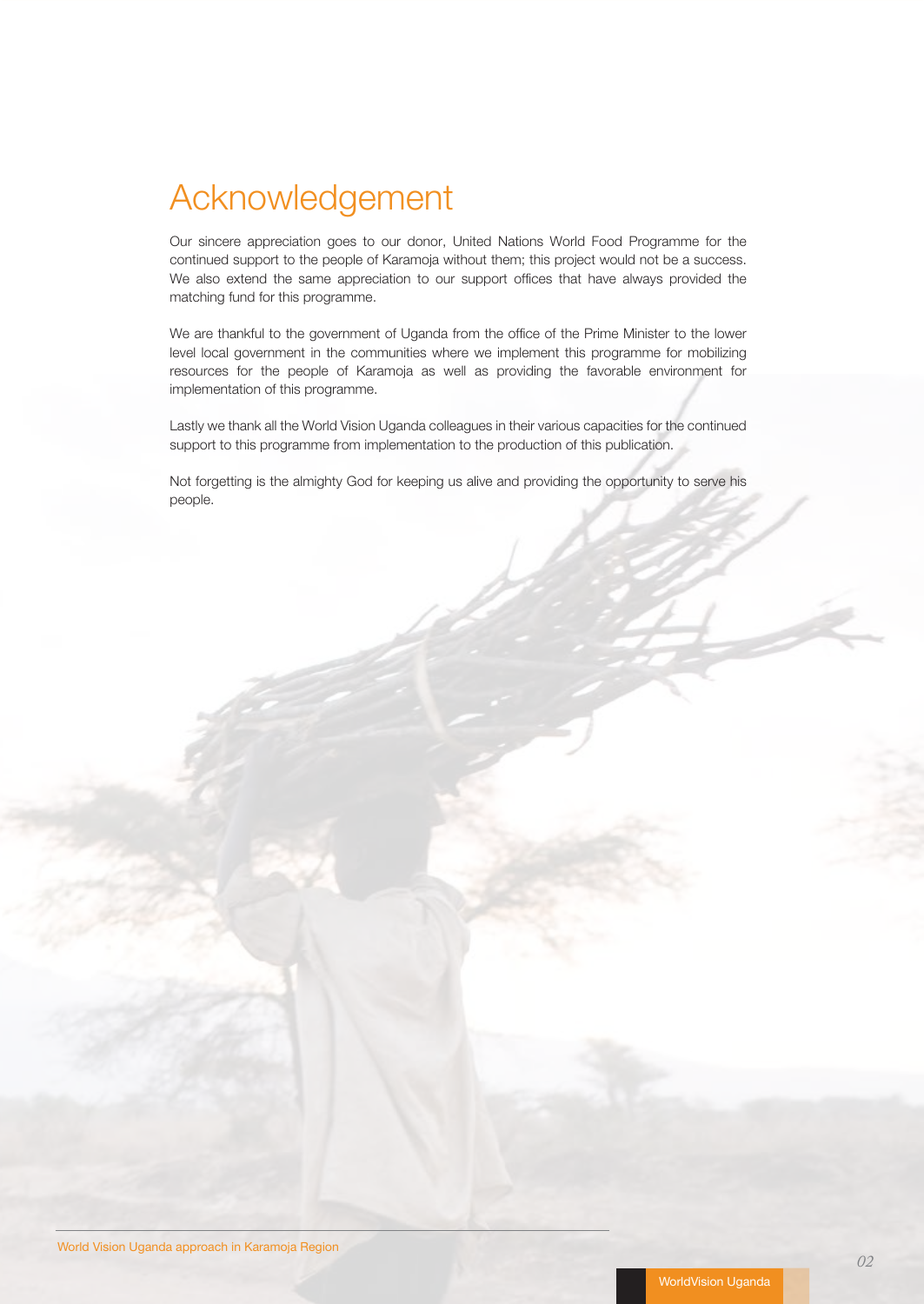# **Introduction**

Deforestation and overgrazing remain the biggest threats to food security in the Northern Karamoja districts of Kotido, Kaabong and Abim. The search for grazing land, the need to meet insufficient fuel wood, fencing materials for the traditional Karamojong houses, locally known as 'manyatas' and income needs of the people are the main reasons for the high level of environmental degradation. Vegetation cover has been depleted in most of the communities exposing bare land with scanty vegetation, making the soils prone to soil erosion.

During rainy seasons, running water carries away fertile soils and creates gully leaving a large portion of land unproductive for crop production, destroying roads and farmlands - down the channel/slops. The effects of gully erosion have resulted into reduction of the productive land under agriculture-crop production and productive land for livestock grazing resulting to food insecurity. World Vision Uganda through the NUSAF II Project came up with an idea of providing food for the food insecure community members after offering labour to public assets like roads, planting trees and reclaiming land to proper use.

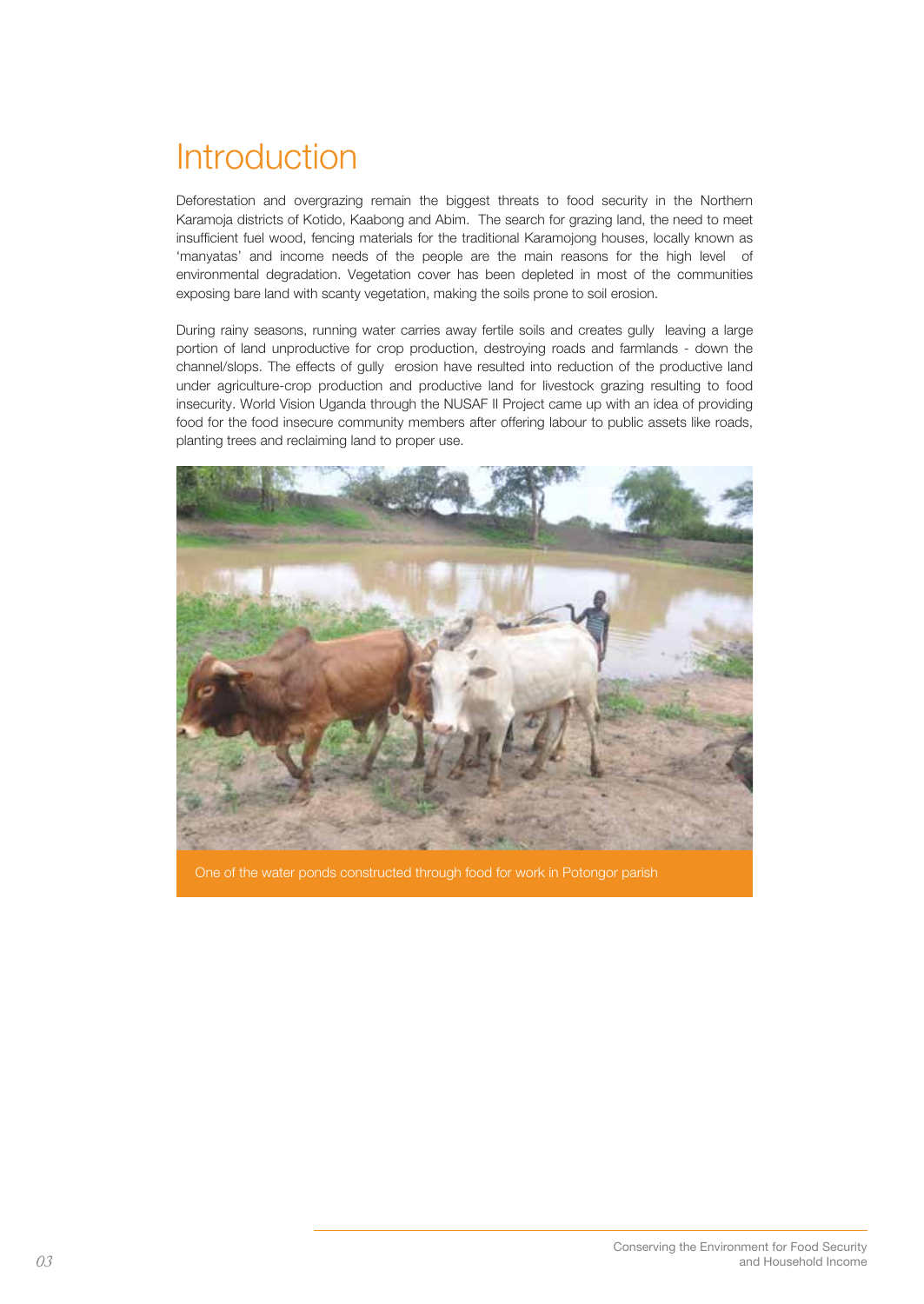

## World Vision interventions under NUSAF II Project

The Northern Uganda Action Fund (NUSAF II) is a drought response project in the Northern Karamoja districts of Abim, Kotido and Kaabong since 2009. The programme is funded by the World Food Programme and currently implemented by World Vision in Kaabong district. In its fourth phase now, the programme targets the moderately food insecure households with conditional food transfers dubbed "Food for Work". In this approach, community members create assets including tree nurseries and woodlots owned by the communities themselves.

Through the created community assets such as rock catchment, more water has been made available to community both to the direct and indirect beneficiaries of NUSAF II Project. Additionally, the reclaimed soil through gully treatment has been used by the community for household food production and in other areas the vegetation regenerated through FMNR serves as fodder for animals. In NUSAF II phase IV, for instance, a total of 17.75 acreages of drought resistant trees have also been planted.

The project approach was that community members provide the stones, sand, vegetative materials and labour, while World Vision/WFP provides the necessary tools and materials as well as the skills, knowledge and leadership. According to an official from World Food Programme: "people have been given free food for a long time but they had no alternative for livelihood. So we started a concept of working on ponds, roads and wood lots to get food focusing on food insecure areas. The emphasis now is the quality of work and to see that there are better projects that meet the future aspirations of the communities especially those that address drought."



Food for Work participant extracting neem tree portion for medicine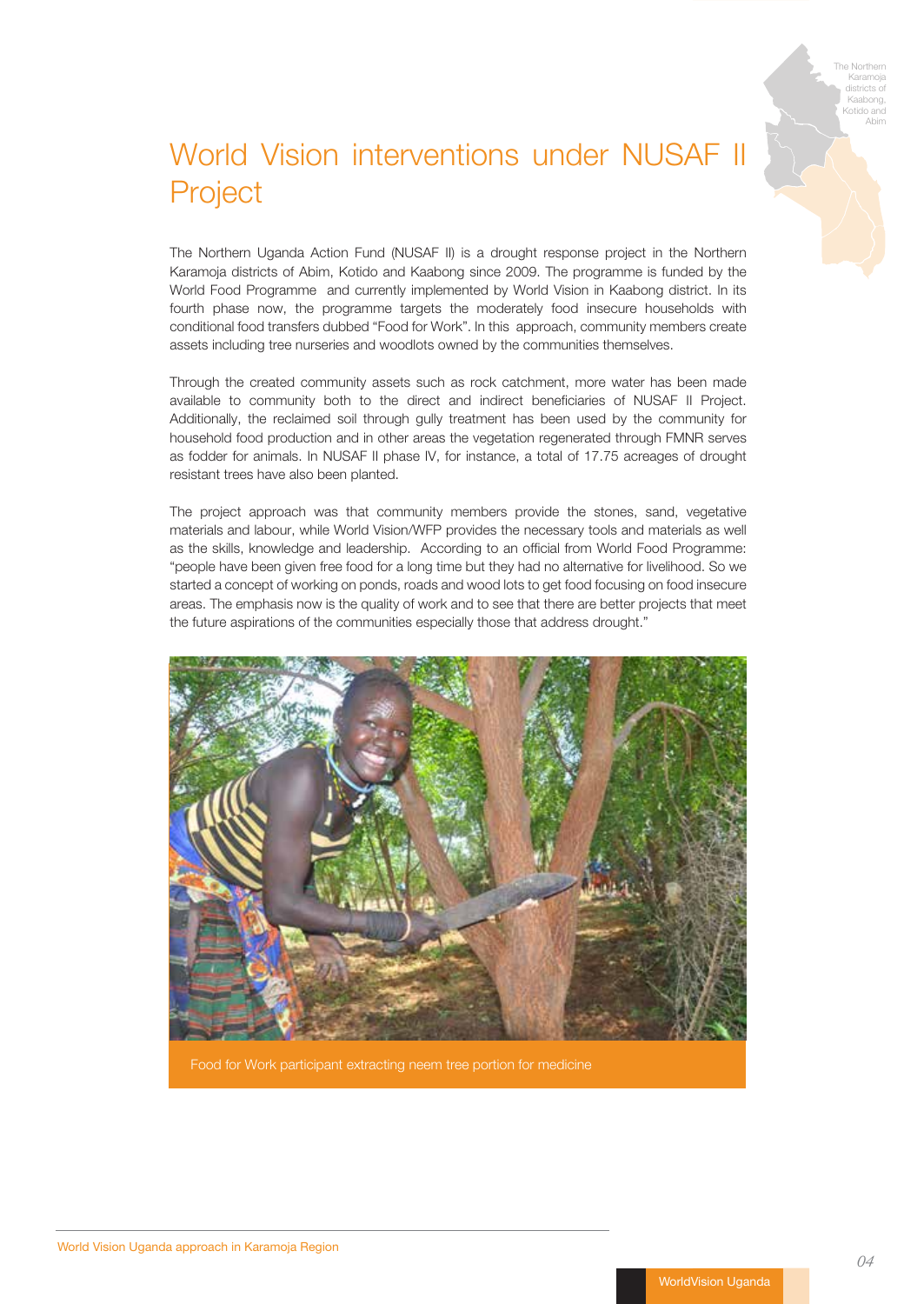### Success story: Food for work boosts food security in households



Feeding a family in Karamoja region is a daunting task for many households as food is scarce and when you get it, it is expensive to buy. It is not uncommon to find families surviving on one meal a day and at times even nothing.

World Vision reports indicate that the contributors of food insecurity in the region include erratic rains, prolonged drought, land degradation as well as limited knowledge and skills for improved agricultural farming.

Betty Adong, a mother of six in Kalapata Sub County Kaabong district, for long has had to work in a gold mine to earn a penny to buy food for her family.

"It was not easy, at times I do not make any money and that means my family would go without food so I could just gather some fruits from the bush and give the children," says Betty adding: "When a child falls sick and I take them to the hospital, the other children left at home would have to stay hungry because I will not have worked."

But thanks to the NUSAF II programme where people work to earn food, Betty can now feed her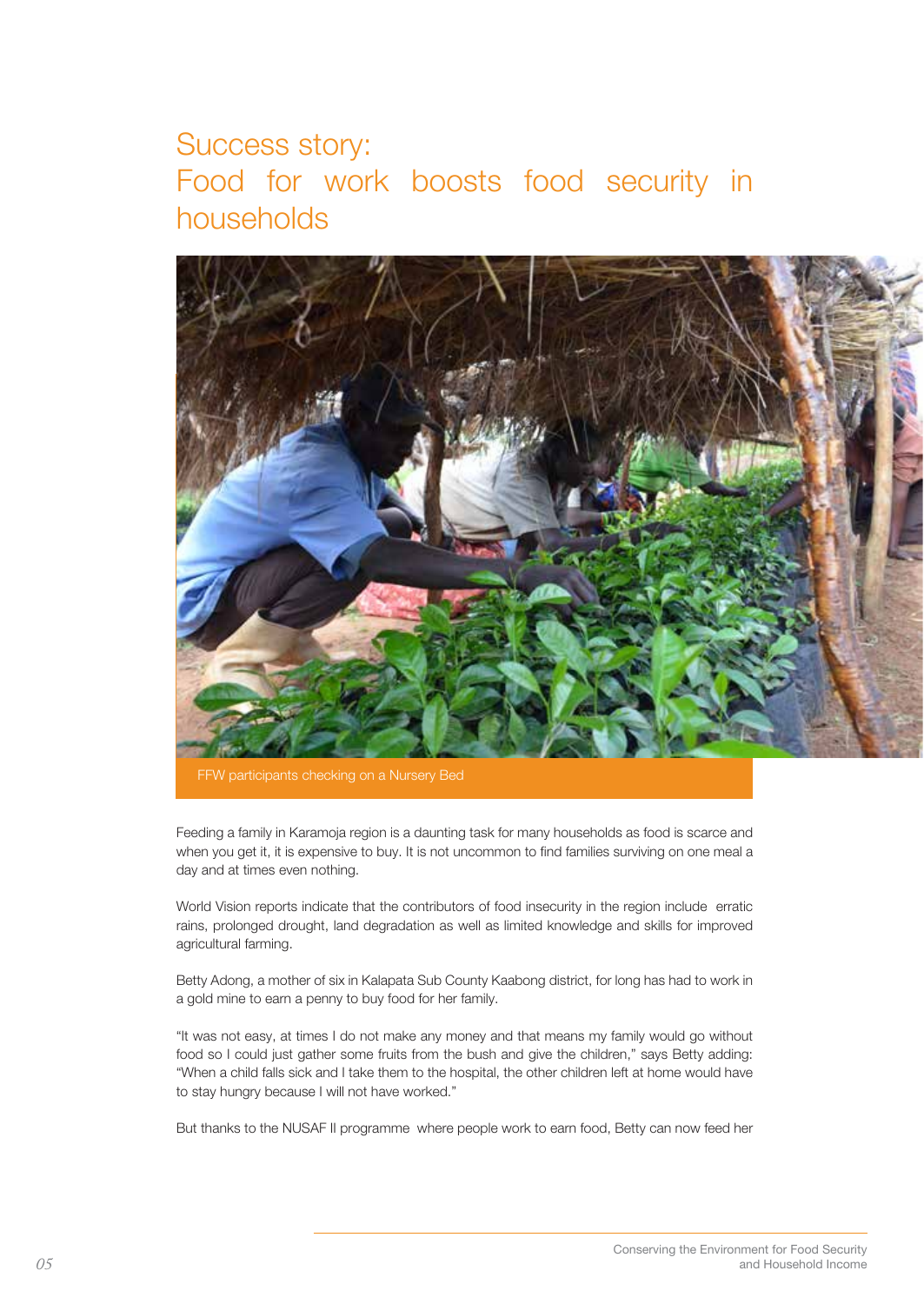

family on at least one meal a day. Betty joined the NUSAF II programme in July 2014 and has since been getting food rations whenever they work. The group members are currently raising 45,000 fruit trees which will be distributed among 90 group members. Other tree species being raised include grevillea robusta, acacia Senegal, neem and calliandra.

Once mature, not only will the fruits be consumed and sold but also the trees used for fuel wood, fencing materials for the community, medicine as well as controlling soil erosion. World vision also provides vegetable seeds as part of household income support in addition to providing the tools for public work

 Betty and her group members work 10-15 hours a week in the tree seedlings as well as growing fast growing vegetables like kale.

"I no longer worry about providing food for my family. Every after a working cycle (45 days days) I get 50kg of maize. I use it to make porridge for the children at breakfast and lunch time while the rest of the family we have one meal in the evening," says Betty.

Betty is now a happy mother. When she is not working at the NUSAF project , she is doing house hold chores like washing and cleaning. She also plans on selling some vegetables if the harvest is good.

"I will use the money to buy some scholastic materials for the children and some necessities in the house," she says. In the current phase being implemented in Kaabong district, 1729 targeted households have been given vegetable seeds as part of household income support.

With hope of creating more productive agricultural land, community members are trained to reclaim gully. Through the NUSAF II programme, World Vision is Empowering communities to regenerate and/or reclaim degraded land through various approaches including gully treatment and farmer managed natural regeneration.

Farmer managed natural regeneration is basically growing trees using tree stumps and has been broadened to involve regenerating the whole area where the tree stupms are found. Combinations of stone structures and vegetative measures are used to reclaim the gully. These structures reduce the speed of runoff due to erosion hence its effect.

Ekra Komenan, the World Vision Commodities Manager says that the Water harvesting facilities are meant to hold and store rain water for at least three months in the dry season when water is very scarce. The dry spell runs for about seven months between October and April. In the sub counties where World Vision works, there is at least one water pond per sub-county to serve the communities and it is worth noting that in the dry spell, this is the only source of water in the area for domestic use, livestock and crop production.

"The demand for water is very high and coupled with the high evaporation rates, water is exhausted within a short time," Mr Komenan says adding that in some months nothing is even stored since people collect and use the water as it collects.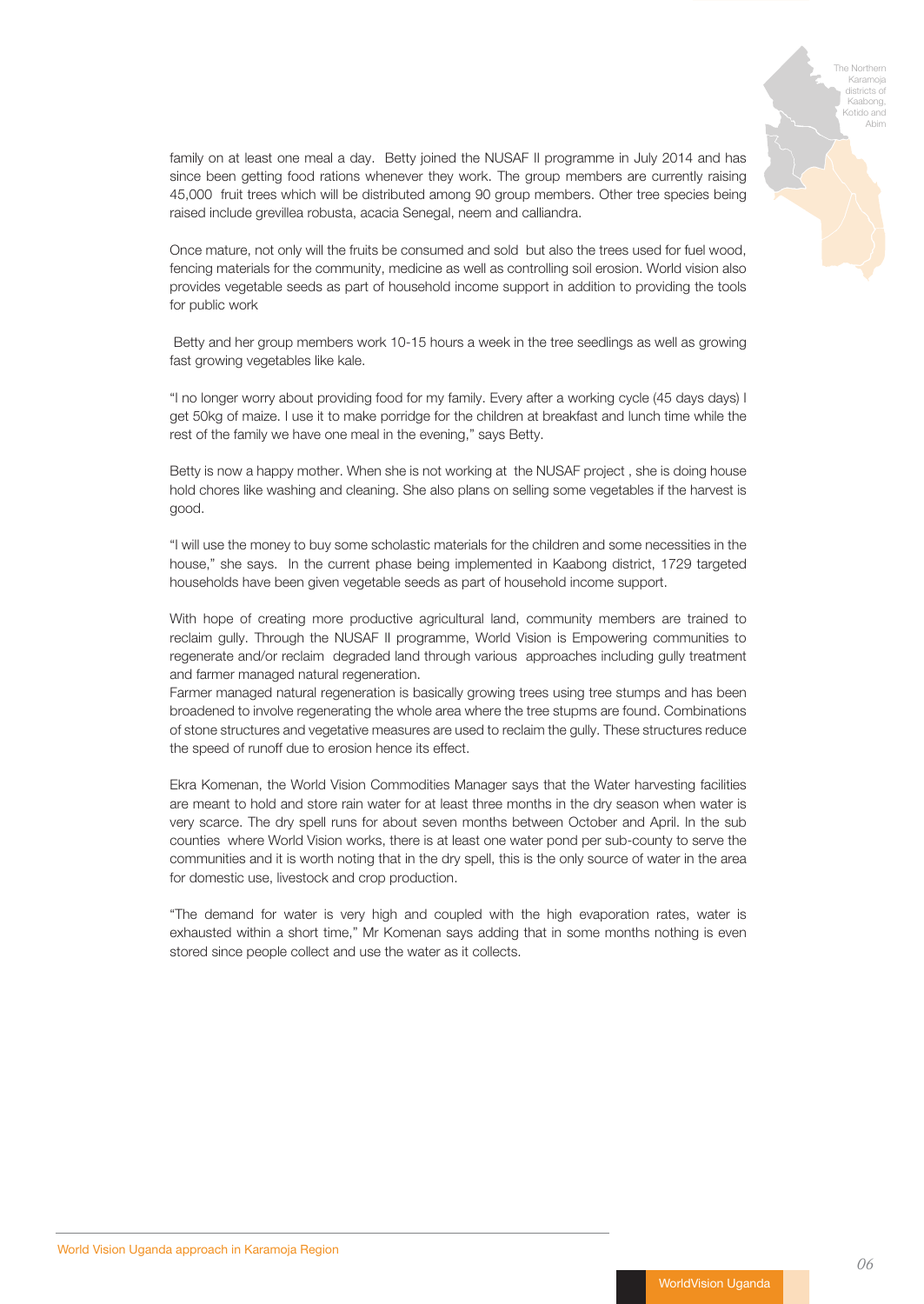### Success story: Gully treatment saves land from environment degeneration

Hellen Lemu's land currently sits in the middle of a huge gully . Before she embarked on the gully treatment she watched helplessly as her land was eroded from all sides and what started as a small depression soon expanded to form gigantic valley currently surrounding her land.

"The gully started forming about 10 years ago; I did not know what to do about it. Every year my land for cultivation would become smaller because a huge part was washed away by running water," says Hellen a resident of Kalapata sub- County in Kaabong district.

Hellen also says that she suffered dwindling crop yields every subsequent year as the soil lost nutrients due to massive erosion. Her problems soon came to an end when she approached World Vision for help after a sensitisation exercise.

"One day after we had completed work to excavate a water dam, World Vision staff asked if we had challenges with soil erosion and I directed them to my land," says Hellen of her turning point.

Through the help of World Vision with funds from the World Food Programme, concrete and vegetative structures were built and grown respectively in the gully channel on Hellen's land to control the erosion .

Ronald Toorach the World Vision Agriculture Officer says that the idea is for the vegetation to lower the speed of runoff which reduces gully erosion in the channel.

 "If the erosion is not controlled we will have more land degraded which means less productive land for farming and livestock grazing," says Mr Toorach.

He further explains that erosion and its effects are high in Northern Karamoja partly due to the poor land use practices including over grazing on the same piece of land and rampant cutting of trees for constructing fences in homesteads and for firewood. According to government statistics, over 70 percent of land where people have settled is degraded following the insecurity in the region that forced populations to concentrate in particular areas.

Today, several farmers in Karamoja like Hellen are now happy with their crop yields; their land is safe from erosion and many have acquired knowledge on how to control the soil erosion by themselves. The need for land reclamation and environment regeneration, however, remains huge as the beneficiaries are just a small fraction of the many people affected.



Conserving the Environment for Food Security *07* and Household Income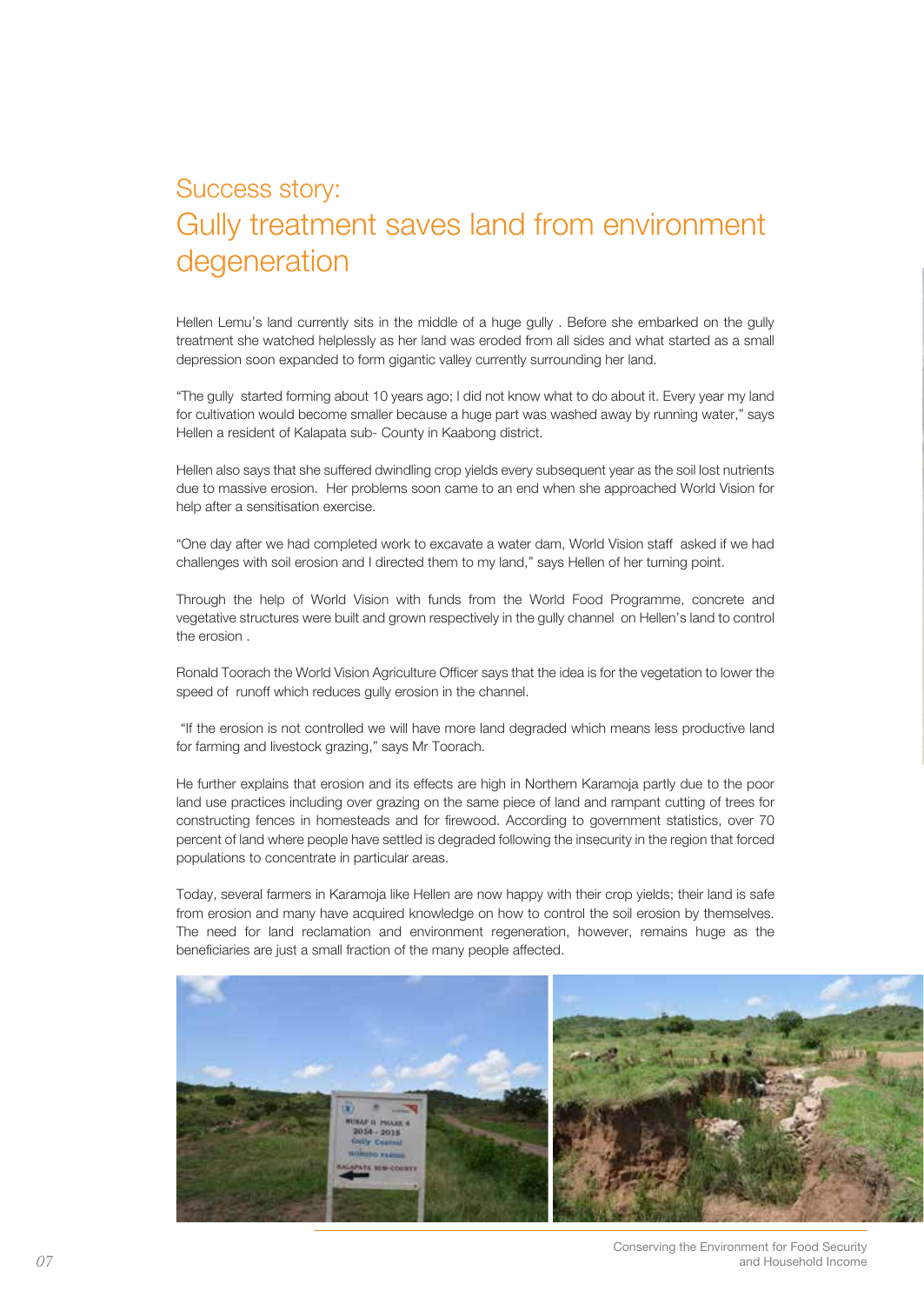The Northern Karamoja districts of Kaabong, Kotido and Abim

### Success story: Rock catchments and dams bring water closer to communities in Karamoja region



It used to take Acela Labolia about three hours to fetch water from the nearest water point (5km away) to her home. Acela had to collect water at least twice a day for household chores, brewing beer and drinking. This meant that she spent about six hours each day fetching water alone which subsequently affected her ability to do other activities like farming or even preparing a meal for the family.

"When a child falls sick and I took her to the hospital, it meant that no work goes on at home. There would be no cooking, washing clothes or utensils since I will not have fetched water," says Acela, a resident of Enik village in Kaabong district. "If I fail to make local beer due to lack of water, it means that I cannot mobilise people to dig in my garden which affects my farming time," she adds.

Acela is just one among thousands of women in Karamoja region whose life is tangled in struggles to fend for their families as well as get water to use at home. Unlike in urban areas where water is readily available at every corner, nearly the entire Karamoja population still grapples with access to water. As such people, especially women and children, find themselves spending a lot of time in search for water at the expense of other activities like farming or business that could improve livelihoods for the families. Many boreholes previously built have either broken down or dried up with just a hand full still in use.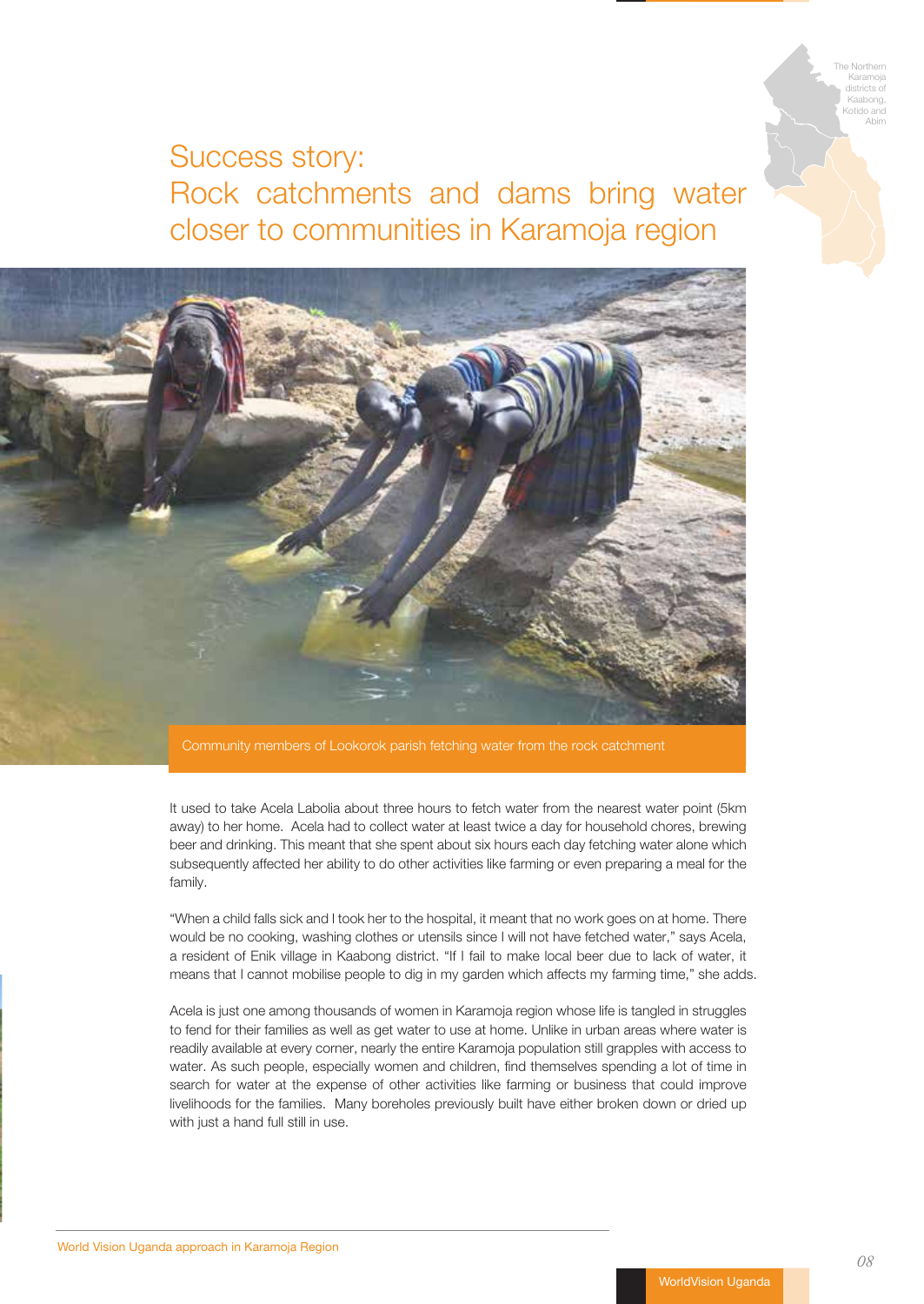It is for this reason that World Vision with funding from the World Food programme embarked on construction of massive water harvesting facilities that would increase access to safe water and water for production within the communities of Karamoja . Under the NUSAF 2 programme which has been implemented in Abim, Kotido and now Kaabong district, public work component has seen a number of water catchment facilities constructed – water ponds and rock catchments to harvest rain water during the rainy season.

The earth dams are meant to store water for livestock and crop production while the rock catchments store water for domestic use. Mr Komenan and Longwe Isaiah, Kalapata parish both agree, there is still a huge need for investment in water catchment in the region if there is to be meaningful impact on the communities. However, despite the inadequate water catchment facilities, locals like Acela and clan elders in the region are grateful for these facilities which they protect jealously.

The project has also enabled community members establish their own village saving and loan associations which are enabling them to save some money. Savings are being made by community members/groups through sale of the farmed produce which is done collectively. Group savings have provided members with loans to diversify into other activities such as vegetable production, bee hive, honey production and other income generating businesses.



Water harvesting facility - Rock Catchment constructed under NUSAF II Project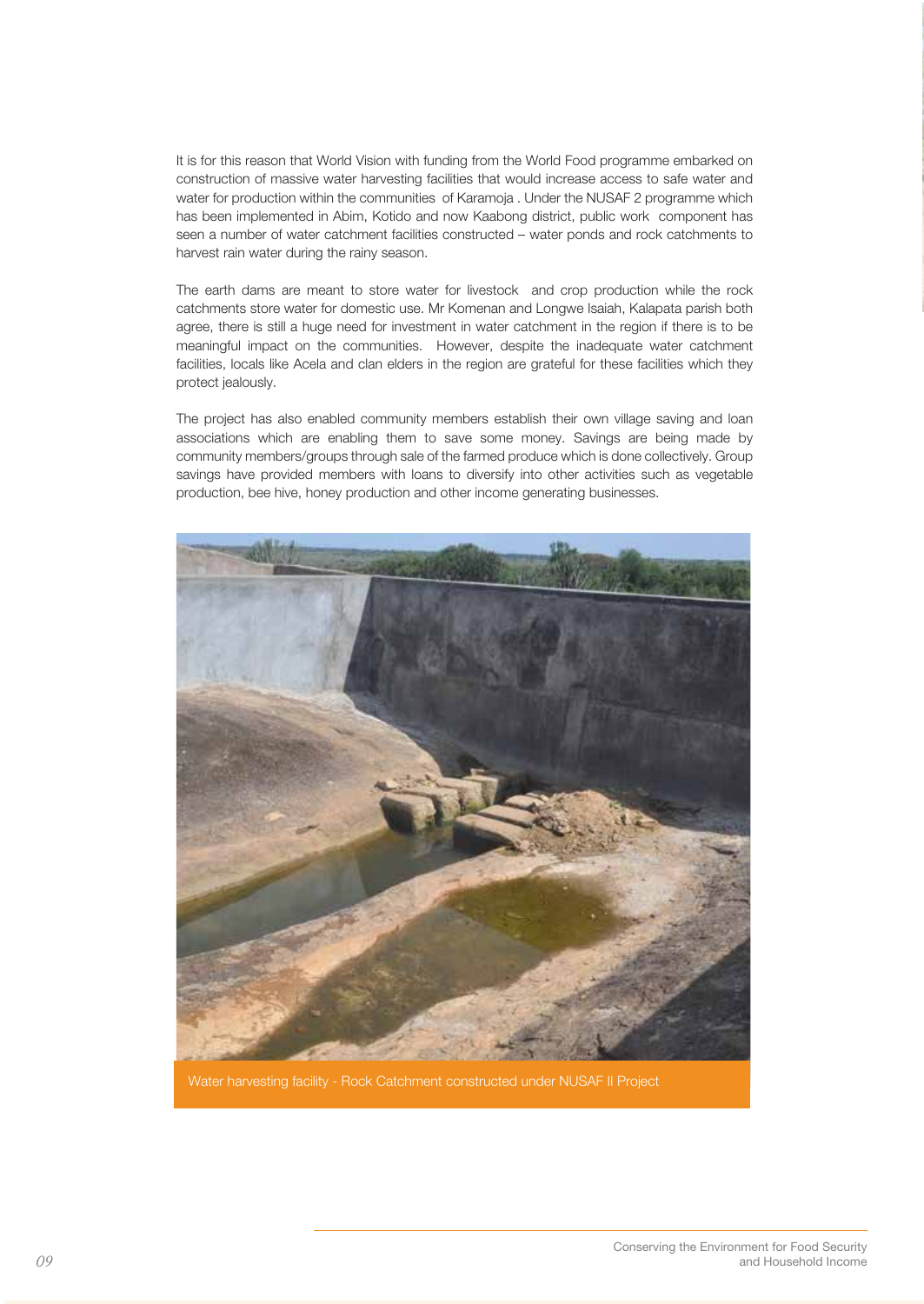

The Northern Karamoja districts of Kaabong, Kotido and Abim

### NUSAF II Best Practices / Way forward

Continuous engagement with local government and partners at project design and throughout the project implementation is very crucial. It is at this time that the different partners are able to identify and commit themselves on their roles. In this particular project, WFP and the Kaabong local government were very influential in the success of this project. World Food Programme provided the funding while the district availed its technical staff to train/advise, monitor and ensure implementation is per the agreed terms. World Vision provided the leadership and implementation of the project.

#### Okello John Bosco Kaabong District NUSAF Coordinator

*"What World Vision is doing is in line with what the NUSAF project expects which is to improve livelihoods of people and conserve the environment. The vegetable gardens in the areas I have*  visited are well managed indicating that people have seen that vegetables can be a source of *income which can improve their lives. The woodlots are still growing, are well kept and there is a sign that in future people will grow the trees on their own. The World Vision programmes have good intentions for the community geared towards poverty eradication and for people to be able*  to grow their own food. What is on the ground is however insufficient to address the problem in *Kaabong district. The programme is only in two sub counties yet we have 14 sub counties in the district, there is still need in the remaining sub counties."* 

Involving communities' right from the start to agree on their roles is key to the success of the project. First of all community members need to agree that the approach the project is undertaking is beneficial to them in the long run and they are willing to commit their participation for future ownership and sustainability.

#### Logwee Isaiah, Kalapata Parish Chief:

*"World Vision programmes are responding to the necessities of the communities and the approach used is good. The sensitization done before carrying out activities have made communities knowledgeable about various issues like health and education despite not going to school. The water dams have assisted people so much as many boreholes had dried up. The vegetable growing taking place is also solving the problem of hunger in the communities."* 

The integrated livelihood approach of asset development; environmental conservation; diversification of food production and household income seems to be working well as the local community is able to see multiple benefits of availability of food, creation of more land for cultivation through gully treatment, environment regeneration/conservation and availability of fodder/grass for their animals.

For future project and for sustainability purposes, individual households and smaller groups who have interest in implementing household income support project should be supported as opposed to targeting big group members who at times are only interested in the food rations.